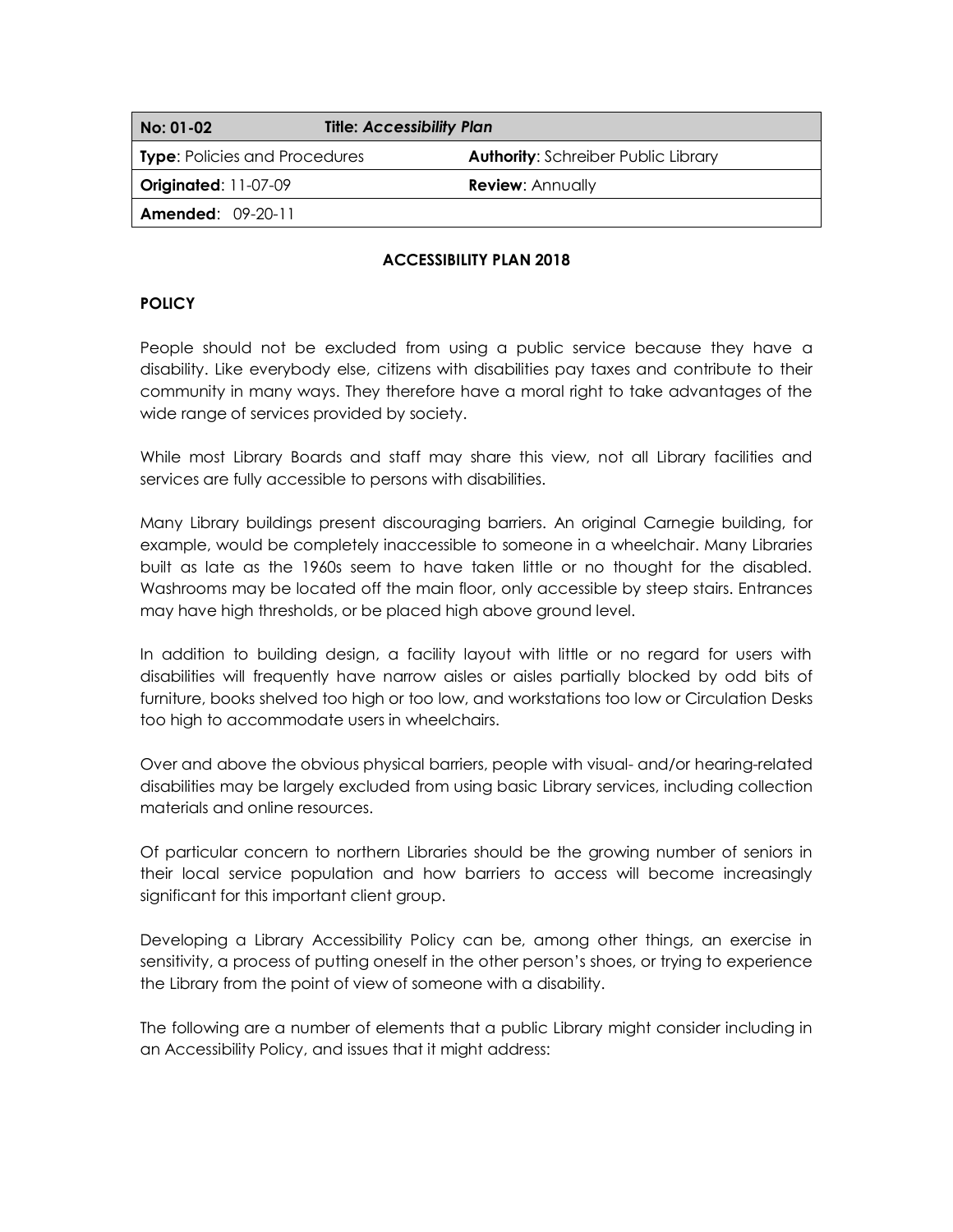### **General Principles:**

 A statement concerning the right of all citizens to equitable access to Library services and to equal treatment by Library staff.

### **Staff Training:**

 A commitment to train Library staff and volunteers to heighten their awareness and sensitivity to the needs of the disabled, and to provide staff with guidelines in serving disabled members of the public.

### **Format Materials:**

- A commitment to provide materials in formats that are usable by people unable to use regular print materials, based on the needs and priorities of the particular community;
- Guidelines concerning the storage and display of special materials, and the provision and use of specialized equipment for using these materials;
- A commitment to cooperate with other Libraries and special services providers (e.g. the Canadian National Institute for the Blind) to provide users with as many choices and the widest selection possible;
- A commitment to consult community residents with disabilities concerning their Library needs and priorities.

### **Adaptive Technologies:**

- A commitment to acquire and make use of technology that helps disabled users to access regular materials (e.g. optical character recognition system, keyboard enhancements, large-screen monitors, character-enlarging software, heightadjustable tables, magnification devices, book holders, etc.);
- Since so many of the newer Library services are delivered by means of computer workstations, a commitment to providing at least one computer workstation with access to the Library's online catalogue and Internet and that includes such adaptive technologies as: a keyboard adapted for persons with disabilities (including visually impaired), a large-screen monitor with adjustable magnification, computer controls at an appropriate height, adequate clear space under the desk for a wheelchair, and sufficient space for a guide dog.

#### **Facilities:**

- A commitment to making Library facilities accessible to and safe for persons with disabilities by providing:
	- o Signage that is appropriately designed and displayed;
	- o Designated parking spaces close to the Library's front entrance;
	- o Clear, obstacle-free traffic routes throughout the Library;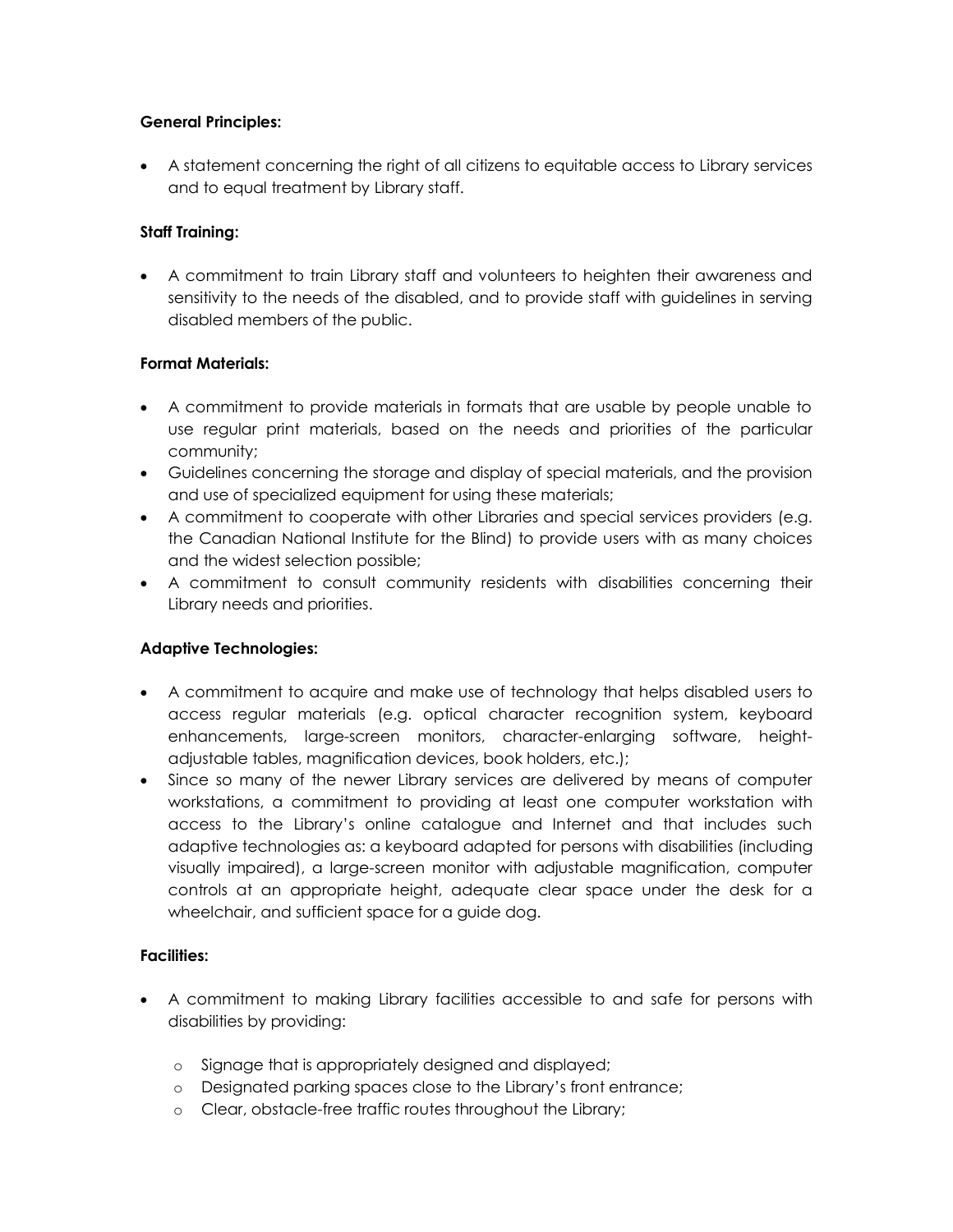- o Aisle widths and shelf heights suitable for wheelchair users;
- o An entranceway that is on a level surface with sufficient space for a wheelchair, with a power-assisted door, good lighting, and protection from rain and snow;
- o Ramps where there are changes in elevation;
- o Stairs with detectable warning surfaces and handrails;
- o At least one accessible washroom in all areas open to the public;
- o Circulation and Reference/Information Desks that are suitable for serving children and persons in wheelchairs;
- o Procedures and warning devices to assist disabled users in the event of an emergency or evacuation.

#### **Web Accessibility:**

 A commitment to avoid using features on the Library's website that might create difficulties and unnecessary complications for users with disabilities.

#### **Marketing:**

 A commitment to make appropriate organizations and individuals in the community aware of the Library's accessible services.

NOTE: Legislation called the *Accessibility for Ontarians with Disabilities Act* (*AODA*) was passed by the provincial government in 2005. An Accessibility Standards Advisory Council was established to provide advice to help Ontarians achieve an accessible society over the next twenty years. The Council will advise the Minister of Community and Social Services on the development of Accessibility Standards, and this will include Customer Service Standards for Libraries.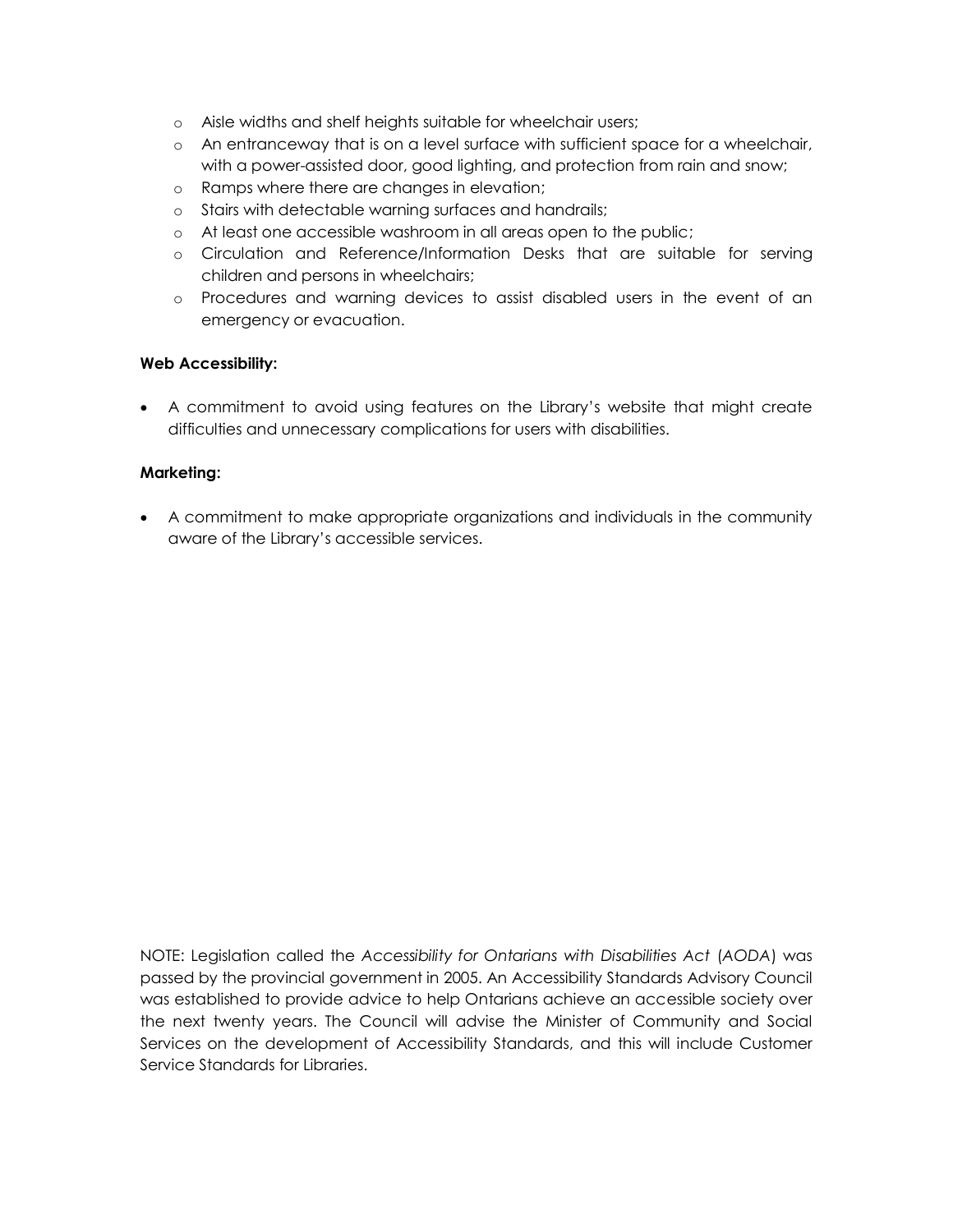## **1. ACCESSIBILITY POLICY**

- 1.1. All citizens of Schreiber have a right to equitable Library and information services;
- 1.2. Library staff shall treat persons with disabilities with the consideration, dignity, and respect to which all patrons are entitled;
- 1.3. The Library shall endeavour to make all Library facilities and services accessible to everybody;
- 1.4. The Library shall, on an ongoing basis, evaluate its services, programs, and collection to ensure their effectiveness and relevance to the needs of all persons in the community;
- 1.5. To help achieve its accessibility goals, the Library shall cooperate with local, provincial, and national groups representing and serving persons with disabilities;
- 1.6. Planning services for persons with disabilities shall be integrated into the Library's overall planning process.

# **2. STAFF TRAINING**

## **2.1. POLICY**

- 2.1.1. The Library shall have in place a training program for existing staff, new employees, and volunteers to heighten awareness and sensitivity and provide information on the rights and needs of persons with disabilities;
- 2.1.2. The training program shall include guidelines for appropriate behaviour with respect to persons with disabilities and these shall be enforced by supervisors and management;
- 2.1.3. Library staff shall be trained and available to help patrons with disabilities use equipment and access materials.

# **2.2. GOALS**

- 2.2.1. The Library has guidelines for appropriate staff behaviour when interacting with persons with disabilities.
- 2.2.2. Library staff are trained in how to help patrons with disabilities use equipment and access materials.

# **3. ACCESSIBLE FORMAT MATERIALS**

### **3.1. POLICY**

- 3.1.1. The Library shall acquire and make available materials usable by patrons with disabilities who have difficulty in using, or who are unable to use, regular print materials;
- 3.1.2. Acquisition of accessible format materials (e.g. Videos, Large Print Books, Talking Books, Braille, etc.) shall be based on the needs of the community and local priorities;
- 3.1.3. Materials in accessible formats should appeal to a variety of interests or needs;
- 3.1.4. Accessible format materials shall be shelved with the rest of the collection, clearly identified for patrons who will be using them, and accessible;
- 3.1.5. Equipment to use accessible format materials shall be available and accessible;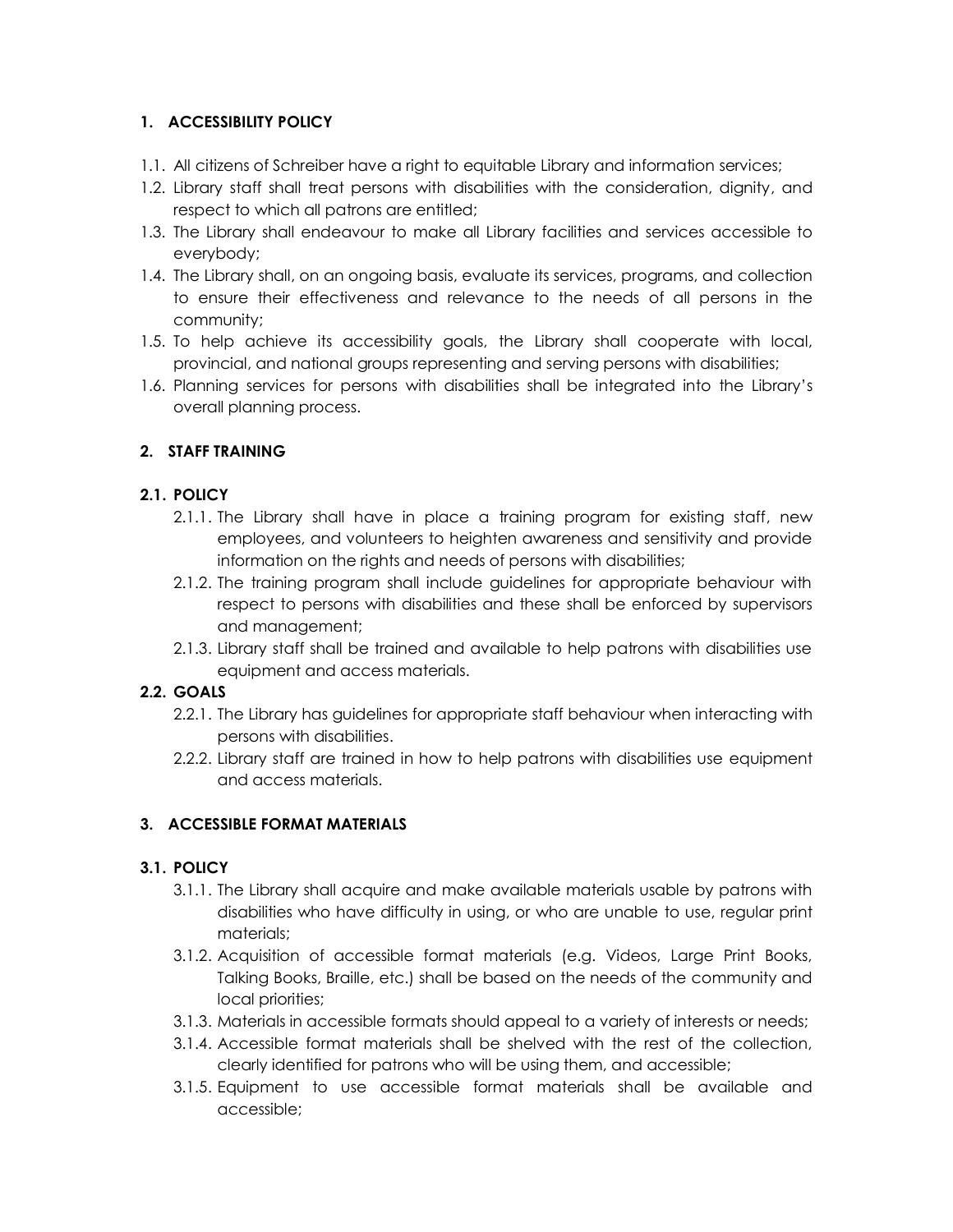- 3.1.6. The Library shall participate in networks of local, regional, provincial, and national Libraries and other institutions to ensure availability of accessible format materials through Interlibrary Loan (ILL) and cooperative programs;
- 3.1.7. Where available, the Library will use service providers, e.g. CNIB (the Canadian National Institute for the Blind), for materials in accessible formats;
- 3.1.8. The Library's accessible format collection shall reflect the needs and priorities of persons in the community with disabilities, as determined through the Library's planning process.

## **3.2. GOALS**

- 3.2.1. The Library has consulted community residents with disabilities, as well as local organizations that represent and serve persons with disabilities, concerning their needs and priorities with respect to accessible format materials.
- 3.2.2. The Library has assessed its collection of accessible format materials, as well as equipment for using these materials, to ensure that they are meeting the needs of disabled Library users.
- 3.2.3. The Library has made arrangements through CNIB to receive deposits of special format talking books and materials in Braille.

# **4. ADAPTIVE TECHNOLOGIES**

## **4.1. POLICY**

- 4.1.1. The Library shall make use of technology that helps to adapt regular Library materials and services for use by persons with disabilities;
- 4.1.2. In planning the acquisition of special equipment (e.g. optical character recognition system, keyboard enhancements, large-screen monitors, character-enlarging software, height-adjustable tables, magnification devices, book holders, etc.) the Library shall consider:
	- Community needs;
	- Availability of equipment in local disability centres or other Libraries;
	- Cost and reliability of the product.
- 4.1.3. At least one accessible computer workstation shall be available to patrons with visual, hearing, and motor impairments.
- **4.2. GOALS**
	- 4.2.1. The Library has consulted community residents with disabilities, as well as local organizations that represent and serve persons with disabilities, concerning their needs and priorities with respect to adaptive technologies;
	- 4.2.2. An accessible computer workstation, in an accessible and barrier-free location, is available to patrons with visual, hearing, and motor impairments. This workstation provides access to the Library's OPAC, to CD-ROMS, to the Internet, and to software for personal computer use, and includes the following adaptive technologies:
		- A keyboard adapted for persons with disabilities (including visually impaired);
		- A large-screen monitor with adjustable magnification;
		- Computer controls at an appropriate height (not more than 36");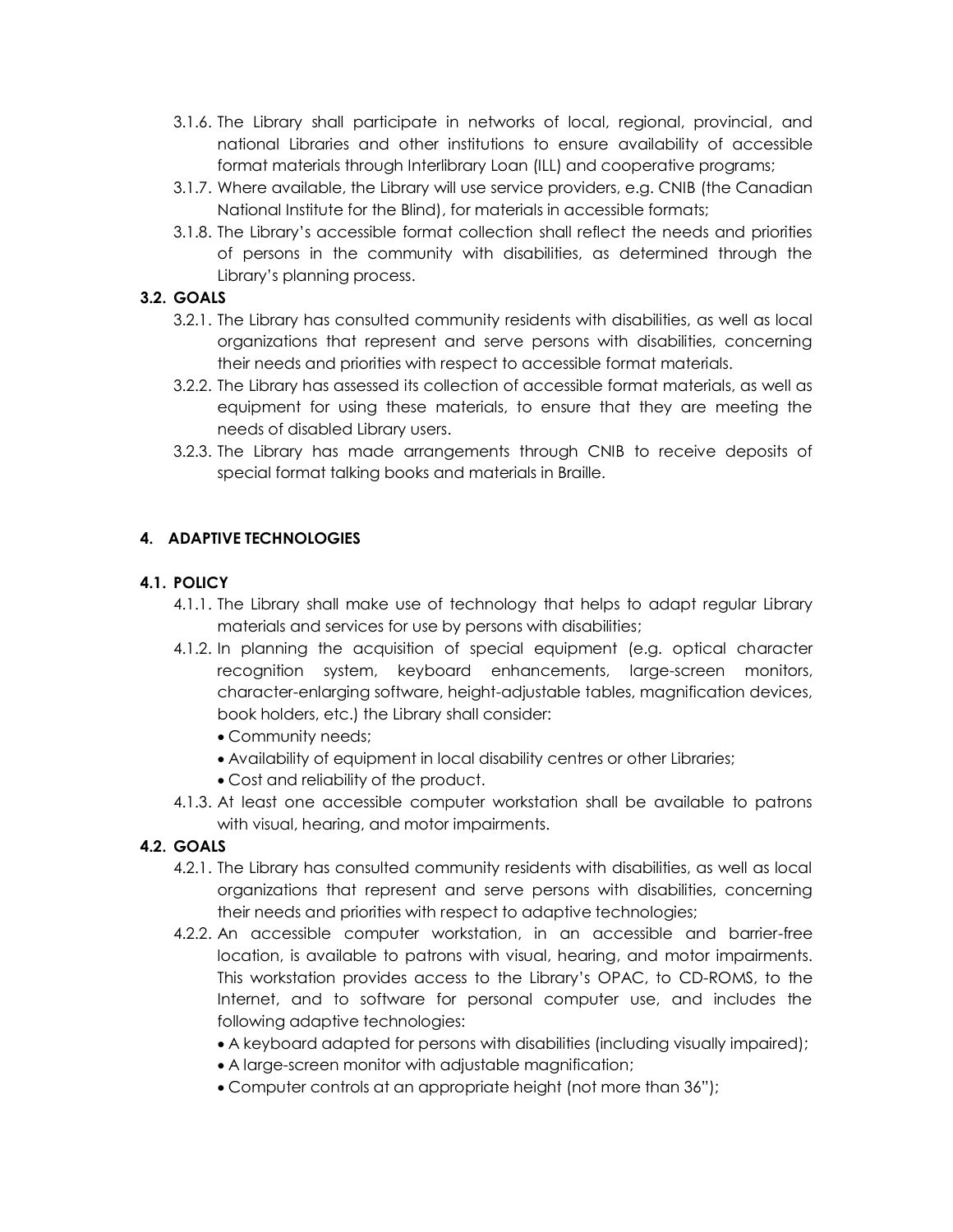- Adequate clear space under the desk for a wheelchair (minimum 29"H x 30"W);
- Other features as determined by availability, price, and needs of the community.

This computer workstation provides sufficient space for a guide dog.

# **5. FACILITIES**

## **5.1. POLICY**

5.1.1. The Library shall endeavour to make its facilities accessible to and safe for persons with disabilities.

## **5.2. GOALS Met**

- 5.2.1. Signs and Directional Guides
	- All accessible areas are designated by the international symbol of accessibility for persons with disabilities and the symbols representing these facilities: washrooms, telephones, entrances and exits, elevators, ramps, accessible service areas in the Library, emergency areas and equipment, parking spaces.
	- Signs are placed so they may be seen easily by wheelchair patrons.
- 5.2.2. Parking
	- At least ten percent of parking spaces are designated for accessibility;
	- Signs designating accessible parking spaces are clearly visible at the entrance of the parking area.
	- Parking spaces for persons with disabilities are located on the shortest possible circulation route to an accessible entrance.

### 5.2.3. Paths and Walkways

- Paths to travel to and from accessible areas run on a continuous plane (uninterrupted by steps or abrupt changes in level, obstacle-free, and slipresistant).
- Ramps are provided for all changes in elevation.
- All potential hazards, such as staircases, changes in level, turns, etc., are made obvious to visually impaired persons.

# 5.2.4. Entrances and Exits

- The entrance area is on a level surface with sufficient space for the door to swing open freely and for anybody in a wheelchair, on crutches, or using a walker to approach it without difficulty.
- A power-assisted or automatic door is provided at the main entrance.
- The entrance is well-lit so that persons with diminished vision will be able to find their footing and read directional and informational signs after dark.
- A permanent shelter over the entrance provides protection from snow and rain, and also prevents snow and ice build-up that could impede operation of the automatic doors. (Target Date: 2019)
- 5.2.5. Stairs
	- All stairs have detectable warning surfaces at the top of the stairs in a colour and texture contrasting with the surrounding flooring.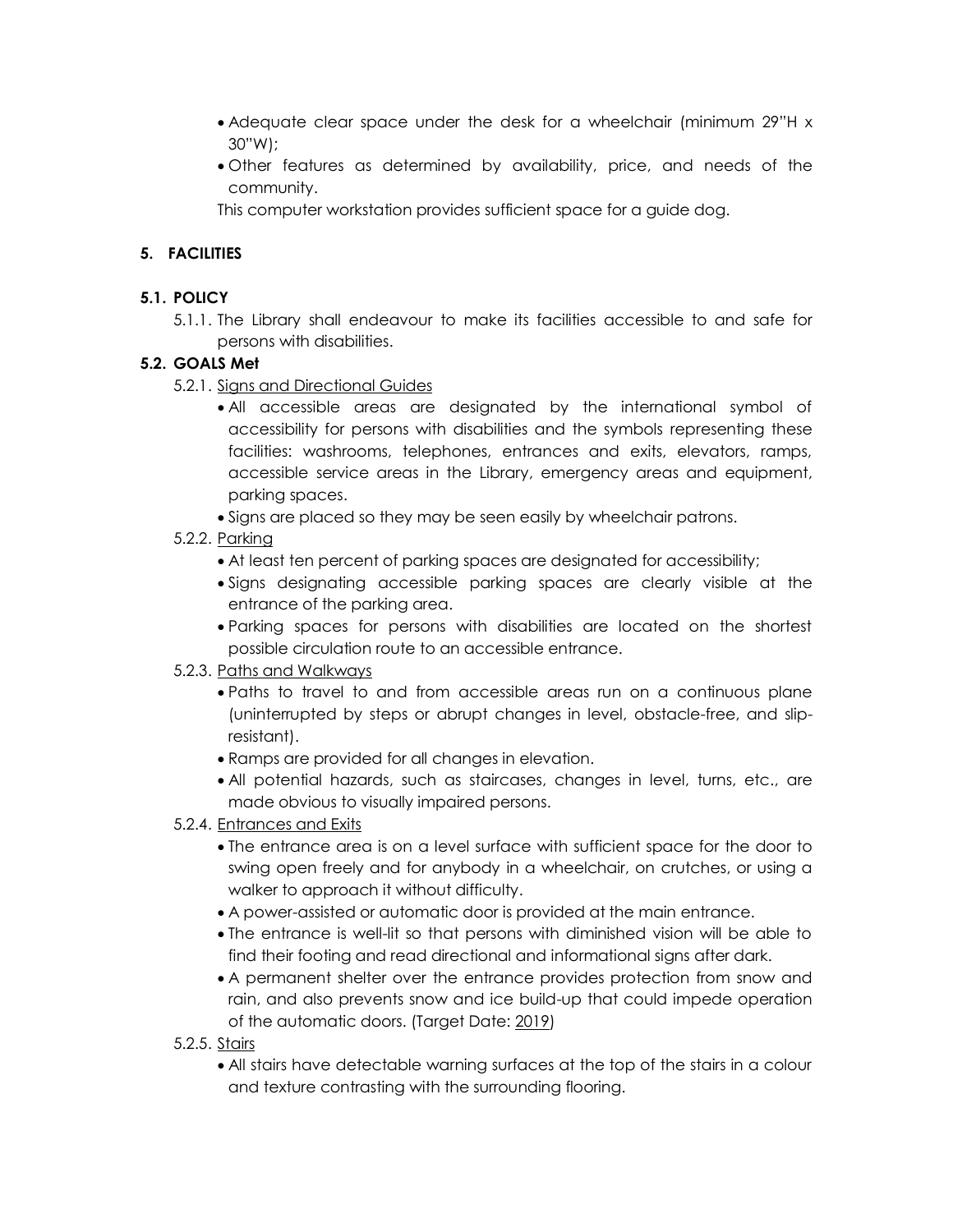### 5.2.6. Ramps

A ramp is provided wherever there are changes in elevation on walkways, corridors, access routes, or parking lots.

- 5.2.7. Handrails
	- A handrail is provided for the full length of every staircase;
	- Handrail extensions are provided at the top of stairs as tactile cues for persons with visual impairments.
	- Handrails are of a colour that contrasts with the wall so that they can be seen easily by persons with impaired vision.
- 5.2.8. Washrooms
	- All areas open to the public have at least one accessible washroom;
	- Directional signs for accessible washrooms are placed in several locations and in such a way as to make them comprehensible to persons with visual disabilities.
- 5.2.9. Emergency Systems
	- Well-rehearsed procedures are in place for the swift, efficient evacuation of all persons with disabilities during an emergency. (2019)
	- A system of detectable warnings is in place for fire, evacuation, or other emergencies that require immediate response, including audible alarm signals and flashing strobe lights. These are provided in the following areas: restrooms, general usage areas, hallways, and lobbies.
- 5.2.10. Circulation Area
	- One section of the Circulation Desk is low enough (between 29"H and 34"H) to service children and persons in wheelchairs;
	- There is adequate clear space under the lower part of the Circulation Desk to accommodate a wheelchair (minimum 30"W x 20"D x 29"H).
- 5.2.11. Catalogue Access
	- At least one accessible computer workstation, with adequate space around and under it to accommodate wheelchair users, is available for catalogue use. Pathways to the computer workstation are adequate and unobstructed;
	- The Library provides remote access to the Library's catalogue for users who are unable, or find it difficult, to come to the Library.
- 5.2.12. Collection Use
	- Library staff are trained and available to assist patrons with disabilities;
	- Aisles between stacks are at least 36"W;
	- The maximum height of shelves is 60", and the minimum height is 12"; (2019) (Shelves holding alternative format materials are labelled with tactile identifiers.) (2019)
	- Spine labels are printed in characters that are large, dark, and easy to read;
	- Filing cabinets for public use are lateral and no more than 54" from the floor. (Target Date: under review)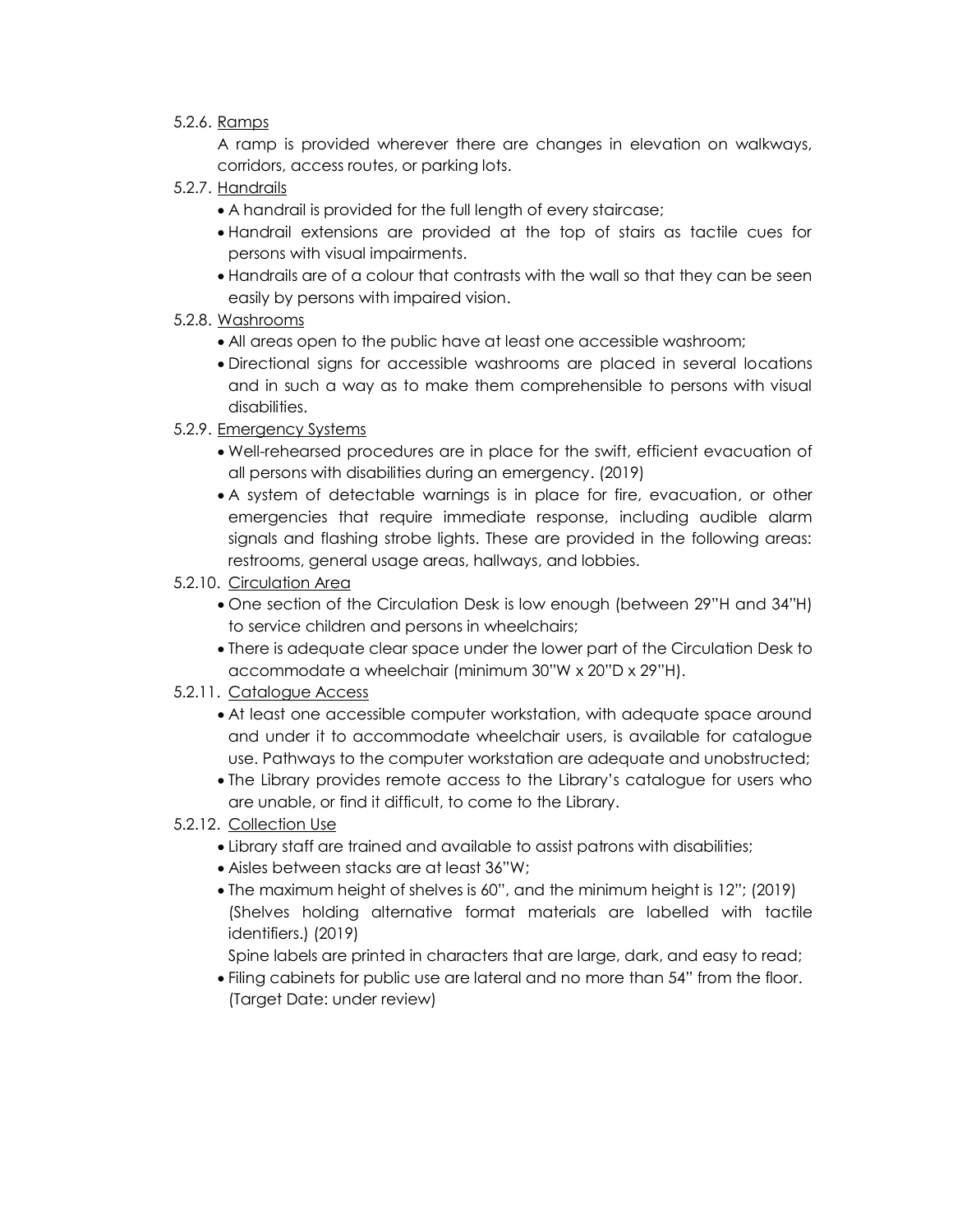## **6. MARKETING**

## **6.1. POLICY**

6.1.1. The Library shall endeavour to make local residents with disabilities aware of the services the Library provides.

## **6.2. GOALS**

- 6.2.1. The Library produces a list of its accessible services and distributes it to the appropriate individuals and organizations;
- 6.2.2. The Library hosts an Accessibility Day once a year where the media is invited to attend along with groups in the community representing persons with disabilities. (2019)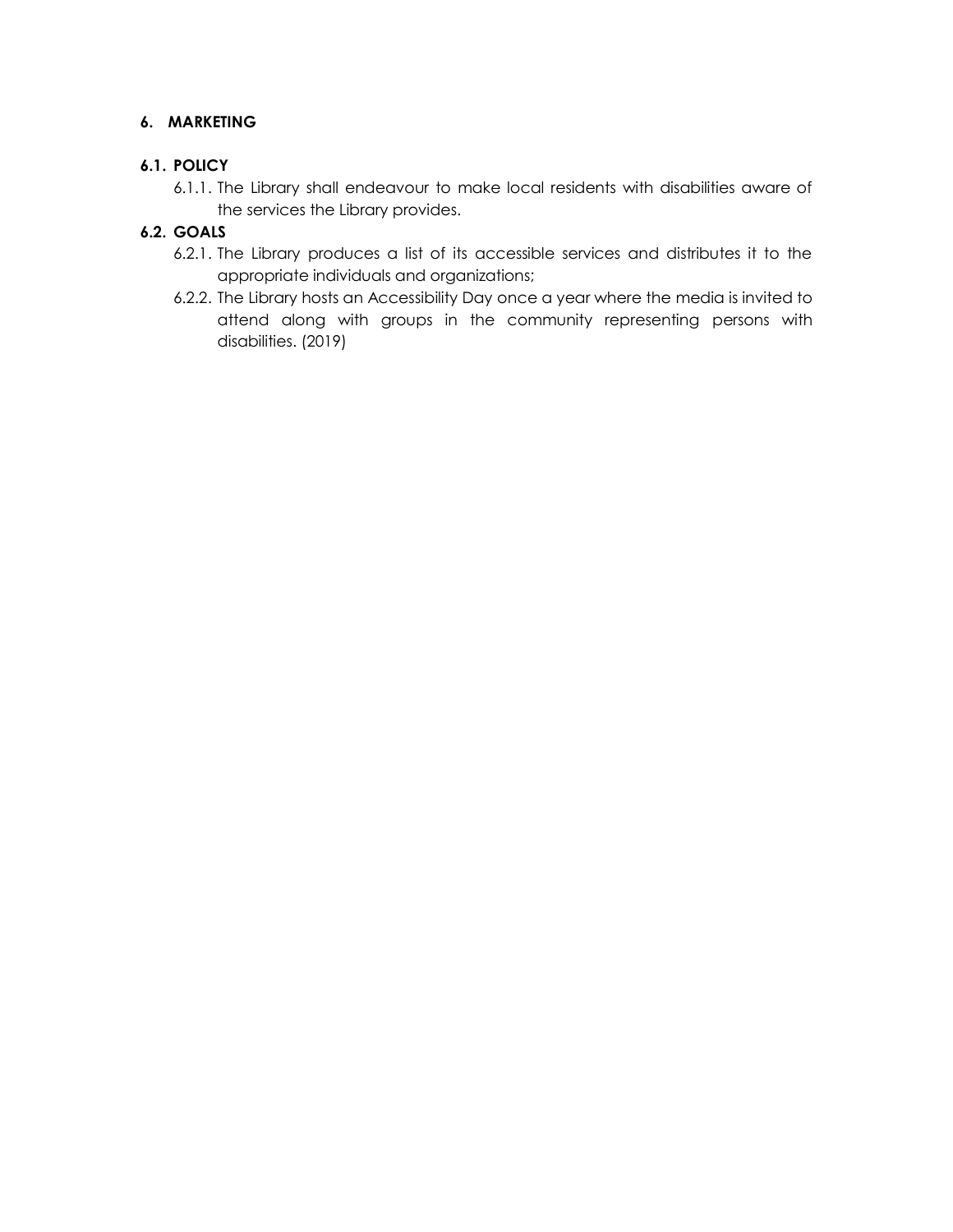SOURCE: Scott, Wendy. *The Accessible Canadian Library II: A Resource Tool for Libraries Serving Persons with Disabilities*. National Library of Canada, 1996.

### **Notice of Planned Service Disruption – Schreiber Public Library**

There will be a scheduled service disruption at Schreiber Public Library due to (*Indicate Reason, e.g. electrical work is being carried out and power will be turned off*) impacting the delivery of goods and services for our customers **on (date)**.

The goods and services unavailable during this service disruption are:

- 1. (*Service/Event Name*) (*Location*)
- 2. (*Service/Event Name*) (*Location*)
- 3. (*Service/Event Name*) (*Location*)
- 4. (*Service/Event Name*) (*Location*)
- 5. (*Service/Event Name*) (*Location*)

The services listed above can be accessed at the following time, date, location, or method:

| 1. (Service/Event Name) | (Location, Date, Time) |
|-------------------------|------------------------|
| 2. (Service/Event Name) | (Location, Date, Time) |
| 3. (Service/Event Name) | (Location, Date, Time) |
| 4. (Service/Event Name) | (Location, Date, Time) |

5. (*Service/Event Name*) (*Location, Date, Time*)

We apologize for any inconvenience this disruption has caused.

Should you require additional information on the delivery of this service, please call (*Contact Number*).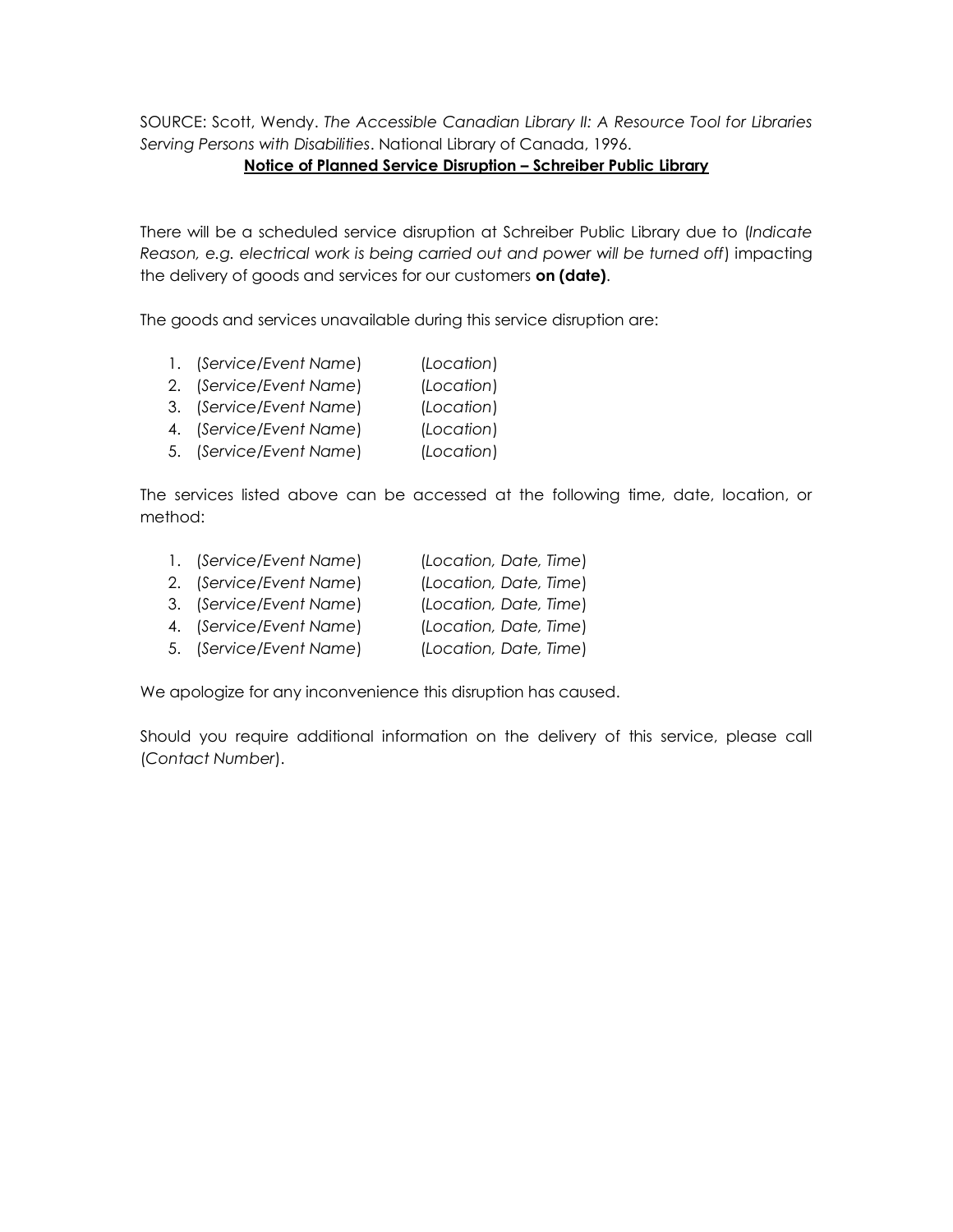### **Notice of Unplanned Service Disruption – Schreiber Public Library**

Due to unforeseen circumstances due to (*Indicate Reason, e.g. weather conditions*), there is a service disruption at Schreiber Public Library impacting the delivery of goods and services for our customers **from (time)**.

The goods and services unavailable during this service disruption are:

- 1. (*Service*)
- 2. (*Service*)
- 3. (*Service*)
- 4. (*Service*)
- 5. (*Service*)

The services listed above can be accessed at the following time, date, location, or method:

| 1. (Service/Event Name) | (Location, Date, Time) |
|-------------------------|------------------------|
| 2. (Service/Event Name) | (Location, Date, Time) |
| 3. (Service/Event Name) | (Location, Date, Time) |
| 4. (Service/Event Name) | (Location, Date, Time) |
| 5. (Service/Event Name) | (Location, Date, Time) |

We apologize for any inconvenience this disruption has caused.

Should you require additional information on the delivery of this service, please call (*Contact Number*).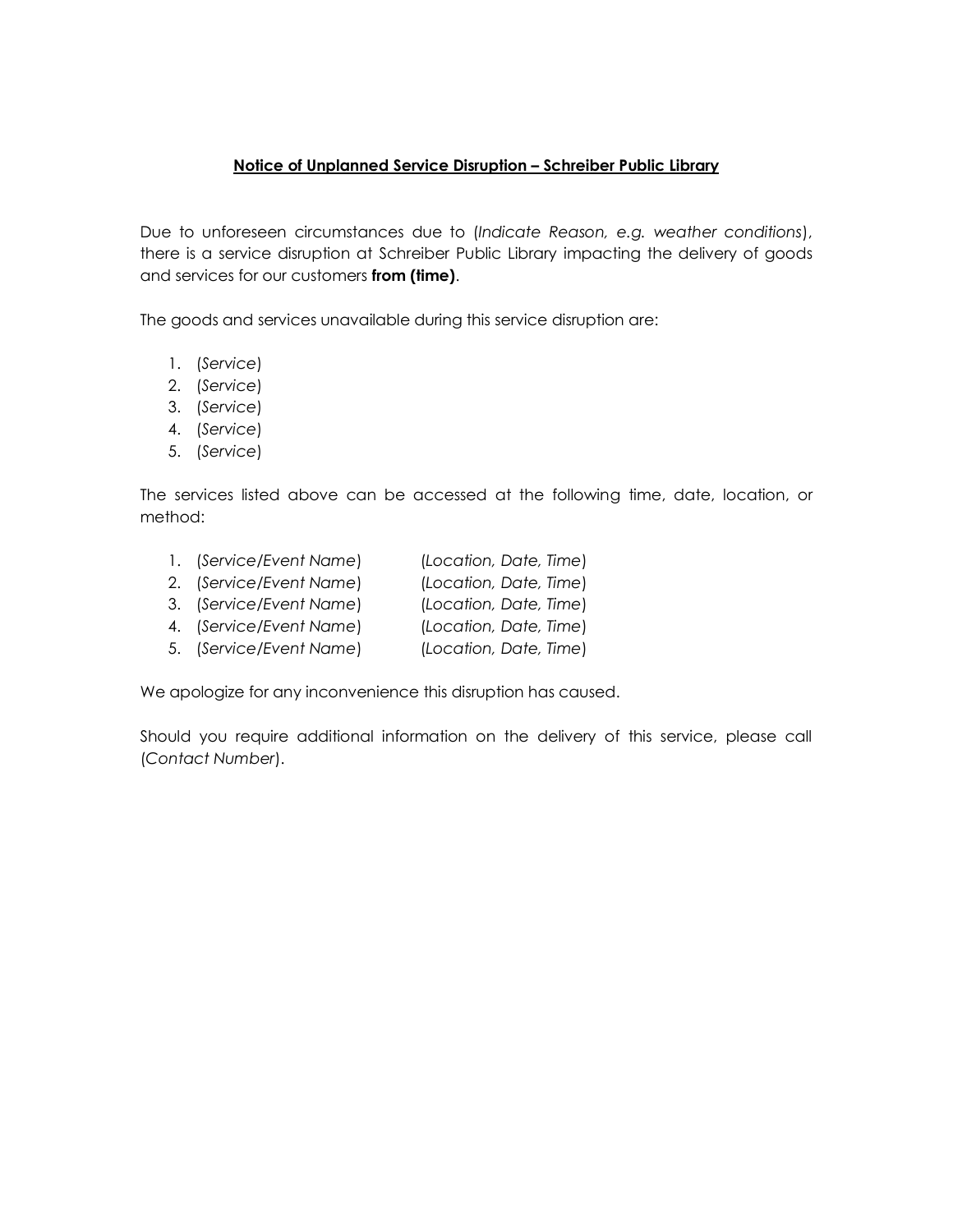#### **SCHREIBER PUBLIC LIBRARY**

#### **ACCESSIBLE CUSTOMER SERVICE FEEDBACK FORM**

Thank you for visiting Schreiber Public Library. We value all of our patrons and strive to meet everybody's needs. Your feedback is important to us.

To help us better serve you by providing Accessible Customer Service, please complete our Feedback Form using this form or by asking us for this form in alternative formats.

|                                                                   | Did we respond to your customer service needs today? | $[ ]$ YES              | [ ] NO |  |  |  |  |
|-------------------------------------------------------------------|------------------------------------------------------|------------------------|--------|--|--|--|--|
| Was our customer service provided to you in an accessible manner? |                                                      |                        |        |  |  |  |  |
| $[ ]$ YES                                                         | [] SOMEWHAT (please explain)                         | [] NO (please explain) |        |  |  |  |  |
|                                                                   |                                                      |                        |        |  |  |  |  |
| Did you have any problems accessing our goods and services?       |                                                      |                        |        |  |  |  |  |
| $[ ]$ YES                                                         | [] SOMEWHAT (please explain)                         | [] NO (please explain) |        |  |  |  |  |
|                                                                   |                                                      |                        |        |  |  |  |  |
| Please add any other comments you may have:                       |                                                      |                        |        |  |  |  |  |
|                                                                   |                                                      |                        |        |  |  |  |  |
|                                                                   |                                                      |                        |        |  |  |  |  |
| Contact Information (Optional):                                   |                                                      |                        |        |  |  |  |  |
|                                                                   |                                                      |                        |        |  |  |  |  |
|                                                                   |                                                      |                        |        |  |  |  |  |

Thank you,